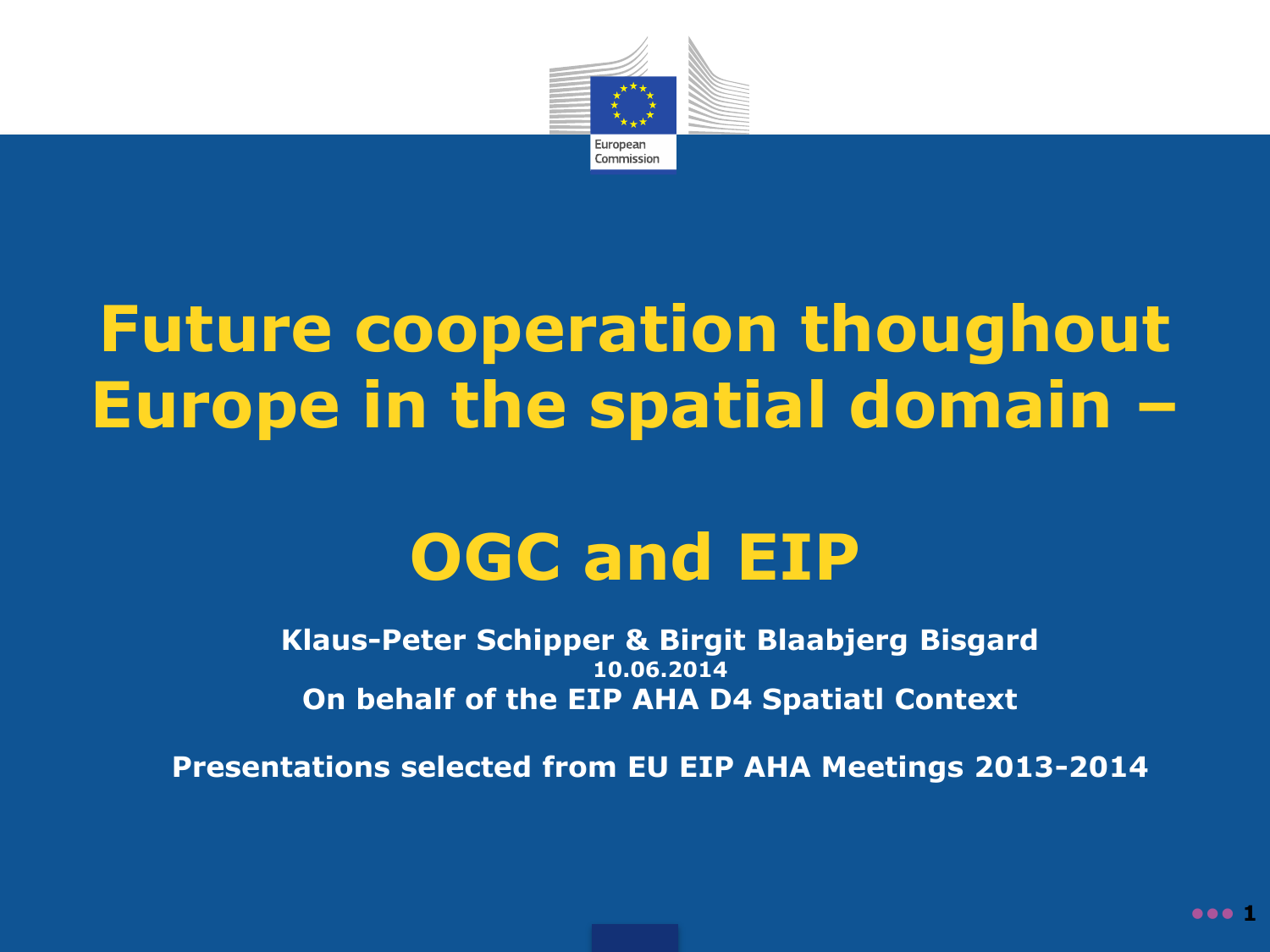

# **European Innovation Partnership**

**European Innovation** Partnership **Active & Healthy** Ageing

**European Innovation** Partnership on Agricultural Sustainability and Productivity

**European Innovation** Partneship on Smart Cities and Communities

European Innovation<br>Partnership <sub>on</sub> Water

European Innovation<br>Partnership **Raw Materials** 

#### **Innovation Union**

• innovation for addressing the weaknesses & removing obstacles in the European innovation system

**Digital Agenda for Europe**

• ICTs for tackling societal issues - ageing, health care delivery

• innovation for tackling societal challenges, e.g. ageing and health

• sustainable healthcare & ICT-based support for dignified & independent living

**European Innovation Partnership on Active and Healthy Ageing at the OGC, 10.06.2014 ••• 2**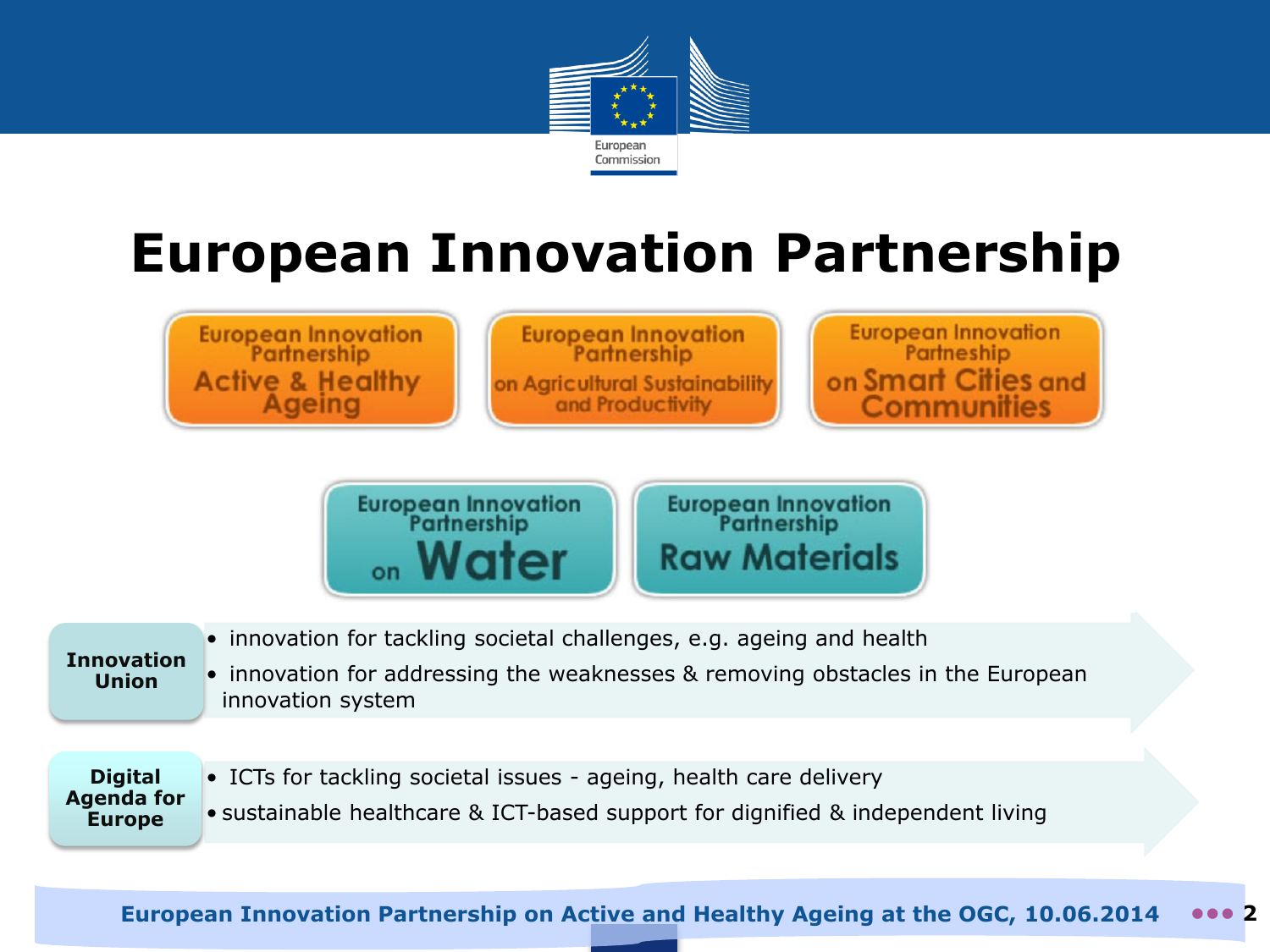

# **Health in Europe 2020**

#### **Europe 2020 flagships for smart, sustainable and inclusive growth**



| <b>Innovation</b><br><b>Union</b>                    | • innovation for tackling societal challenges, e.g. ageing and health<br>• innovation for addressing the weaknesses & removing obstacles in the European<br>innovation system |
|------------------------------------------------------|-------------------------------------------------------------------------------------------------------------------------------------------------------------------------------|
|                                                      |                                                                                                                                                                               |
| <b>Digital</b><br><b>Agenda for</b><br><b>Europe</b> | • ICTs for tackling societal issues - ageing, health care delivery                                                                                                            |
|                                                      | • sustainable healthcare & ICT-based support for dignified & independent living                                                                                               |

**European Innovation Partnership on Active and Healthy Ageing at the OGC, 10.06.2014 ••• 3**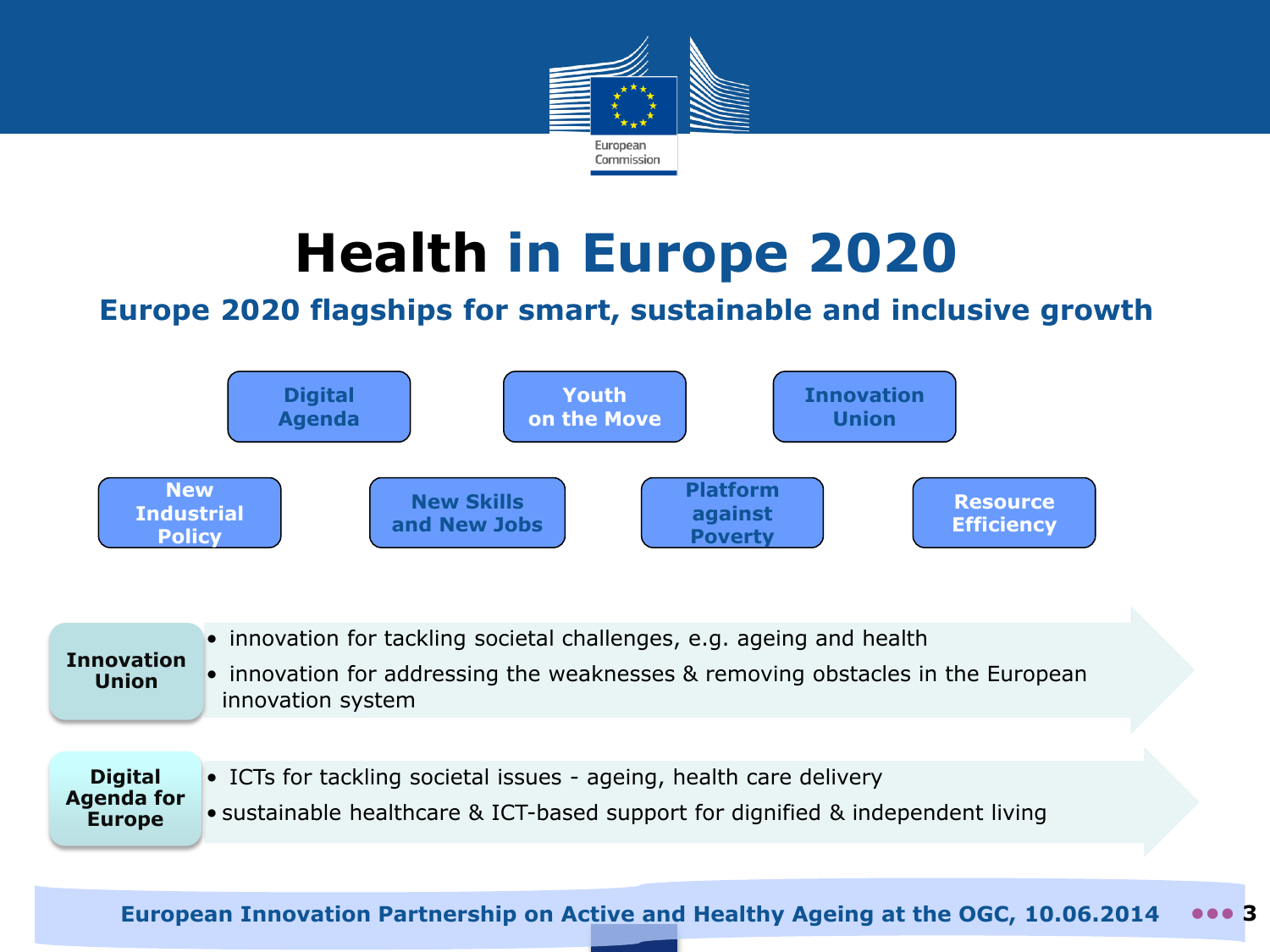

### **EIP on Active and Healthy Ageing**

#### **APPROACH**:

- Ownership of key stakeholders
- High-level political commitment
- Very large-scale deployment & innovation
- Awareness and best-practice sharing across Europe
- Combining demand and supply sides of innovation
- Building on existing instruments and new ones



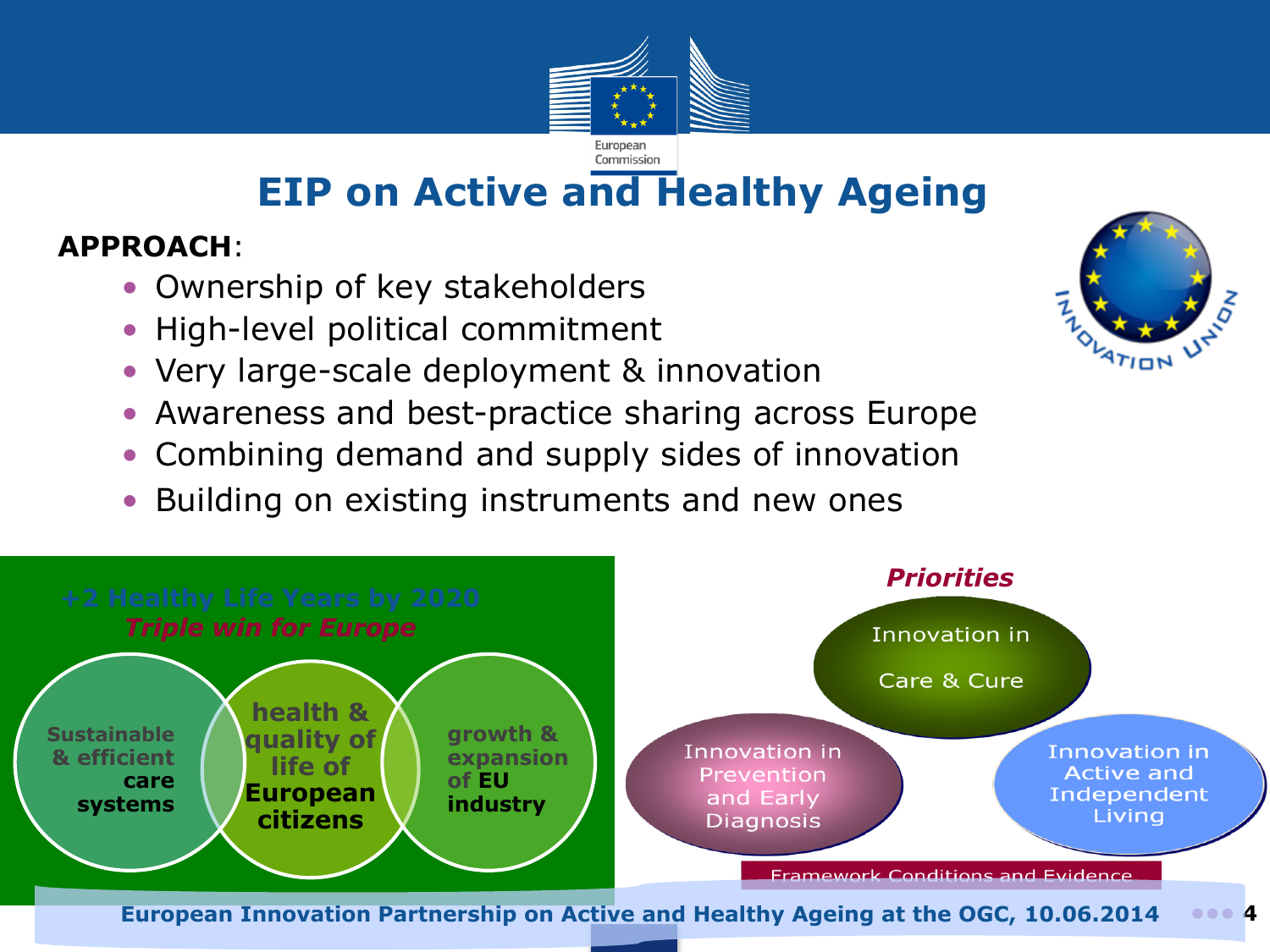# **Why EIP – AHA?**

European Commission



Dependency Ratio •From 1:4 to 1:2 •80+ doubles by 2025 • 65+: 81 **–>** 151 million

#### *Social Necessity Major Opportunity*



#### Empowerment

•Active Ageing



#### Cost of Care •Up by 4-8 % of GDP by 2025



#### New Care & Cure **Models** •Integrated care

•Large Efficiency gains



#### Human Resources

•Shrinking work force •Lacking 20 million carers by 2020



Growth and Markets •3000 B€ Wealth •85 Million Consumers and growing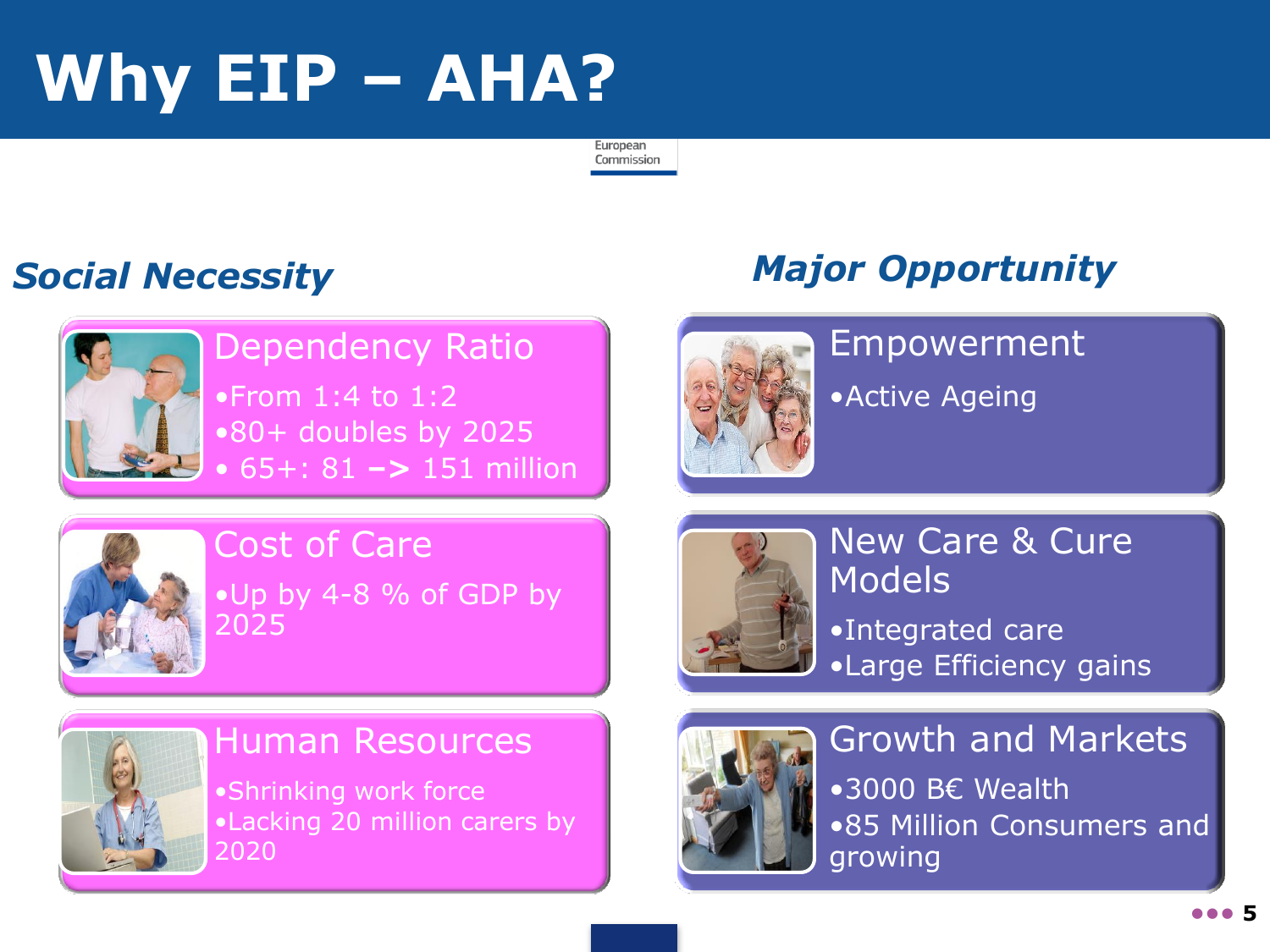





## **The EIP Active Healthy Ageing Specific Actions**

Commission

• Action on prescriptions and adherence at regional level **SPATIAL**